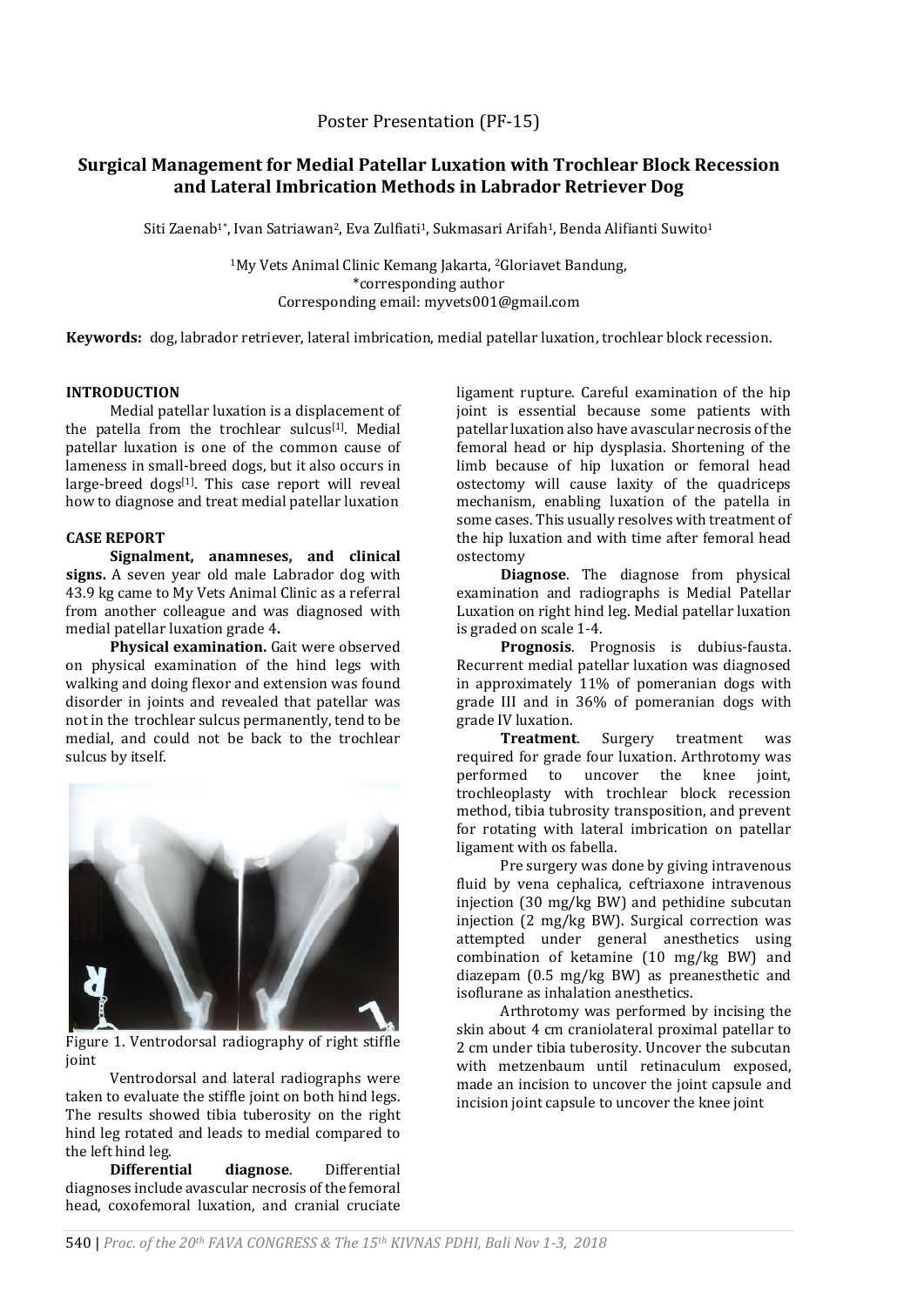

Figure 2. Trocheoplasty with trochlear block recession method

Trocheoplasty was done to deepen the trochlear sulcus to prevent patella from getting out from the sulcus by using trochlear block recession method. Osteochondral trochlear was cut a block shape and lifted up by using osteotome. The ventral part of osteochondral was thinned out. Trochlear sulcus was deepen until half of patella's thickness.



Figure 3. Fixation of patellar ligament and tibial tuberosity by inserting intramedullary pins

Transposition of the tibial tuberosity to the normal position is carried out by separating the medial joint capsule and retinaculum. Medial joint capsules in patients with medial patellar luxations grade 3 and 4 will be thicker than normal. The medial joint and retinaculum capsules must be separated so that the patella can return to its original location. Incision uses an osteotomy from the medial parapatella through the medial fascia and the joint capsule to the tibial tuberos. Ligaments and tibia tuberosity are fixed by inserting 2 Intramedullary pins. Pins can be planted for life unless there are complications afterwards.

Lateral imbrication method was done to prevent tibia rotation and to strengthening retinaculum. Preventing tibia rotation could be done by linking the lateral part of fabella to ligament patella or patella itself. Fascia lata was opened along the cranial side of the biceps muscle

to expose lateral fabella with caudal retraction and biceps elevation. Stitches was linked through fabella lateral and around patella.



Figure 4. Lateral Imbrication

Stitching was done in sequence capsule and muscles by using simple continuous with absorbable suture, subcutan, and cutaneous by using lock and stitch with nonabsorbable suture.

**Post treatment**. Ceftriaxone (30 mg/kg BW) combined with metronidazole (10 mg/kg BW) was given for 2 weeks. The use of painkiller was important to reduce the pain after surgery. Pethidin (2 mg/kg BW) was given in 5 days. Dexamethasone (0.16 mg/kg BW) was given to reduce and pevent the swelling.<br>Radiographs examinat

examination was done postsurgery to confirm the position of patella. Based on the radiograph result, the patella was in place.



Figure 5. Ventrodorsal radiography of stiffle joint after surgery

# **DISCUSSION**

Most luxations are termed "congenital" because they occur early in life and are not